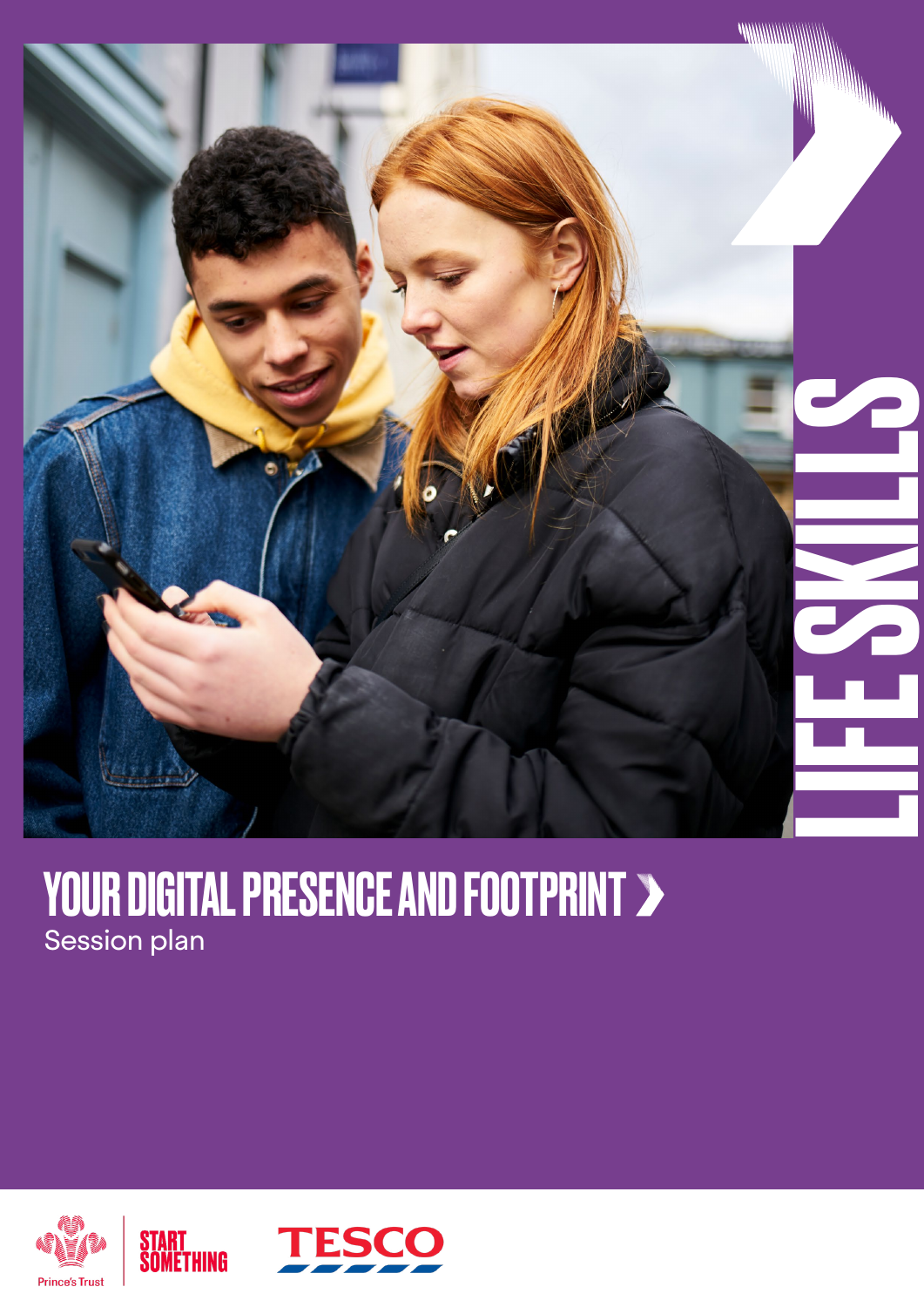## AT A GLANCE >

This session explores how young people can manage their digital footprint and presence. You will take a look at the positives and negatives of different online platforms, as well as how they can best be utilised for future prospects. This session has been made in partnership with Tesco.

Please note: using these materials may help to evidence learners' achievements for the qualification; however, it is a centre's responsibility to ensure all evidence produced meets the required learning outcomes and assessment criteria.



### LLN OPPORTUNITIES

- Write down and share ideas
- Write and present advice
- $\vee$  Research and read about online platforms and behaviour



### MATERIALS

- $\checkmark$  Your digital footprint and presence PowerPoint presentation
- $\blacktriangleright$  Internet access (optional)
- $\checkmark$  Materials for project (page 8)
- $\checkmark$  Social media campaign template (optional)



### QUALIFICATION OPPORTUNITIES

 Digital Skills - LO: Understand appropriate online behaviour

## LEARNING OUTCOMES

- $\checkmark$  Be aware of positive and negative online behaviours
- $\vee$  Understand the importance of appropriate online behaviour
- $\blacktriangleright$  Identify the advantages and disadvantages of different online platforms

### **ACTIVITIES >**

| ACTIVITY                       | TIME          | PAGE |
|--------------------------------|---------------|------|
| Icebreaker                     | 5-10 minutes  | 03   |
| Digital footprint and presence | 10 minutes    | 04   |
| Social media gone wrong        | 10 minutes    | 05   |
| Using social media effectively | 10-15 minutes | 06   |
| Social media campaigns         | Dependent     | 08   |
| Wrap up                        | 5-10 minutes  | 10   |





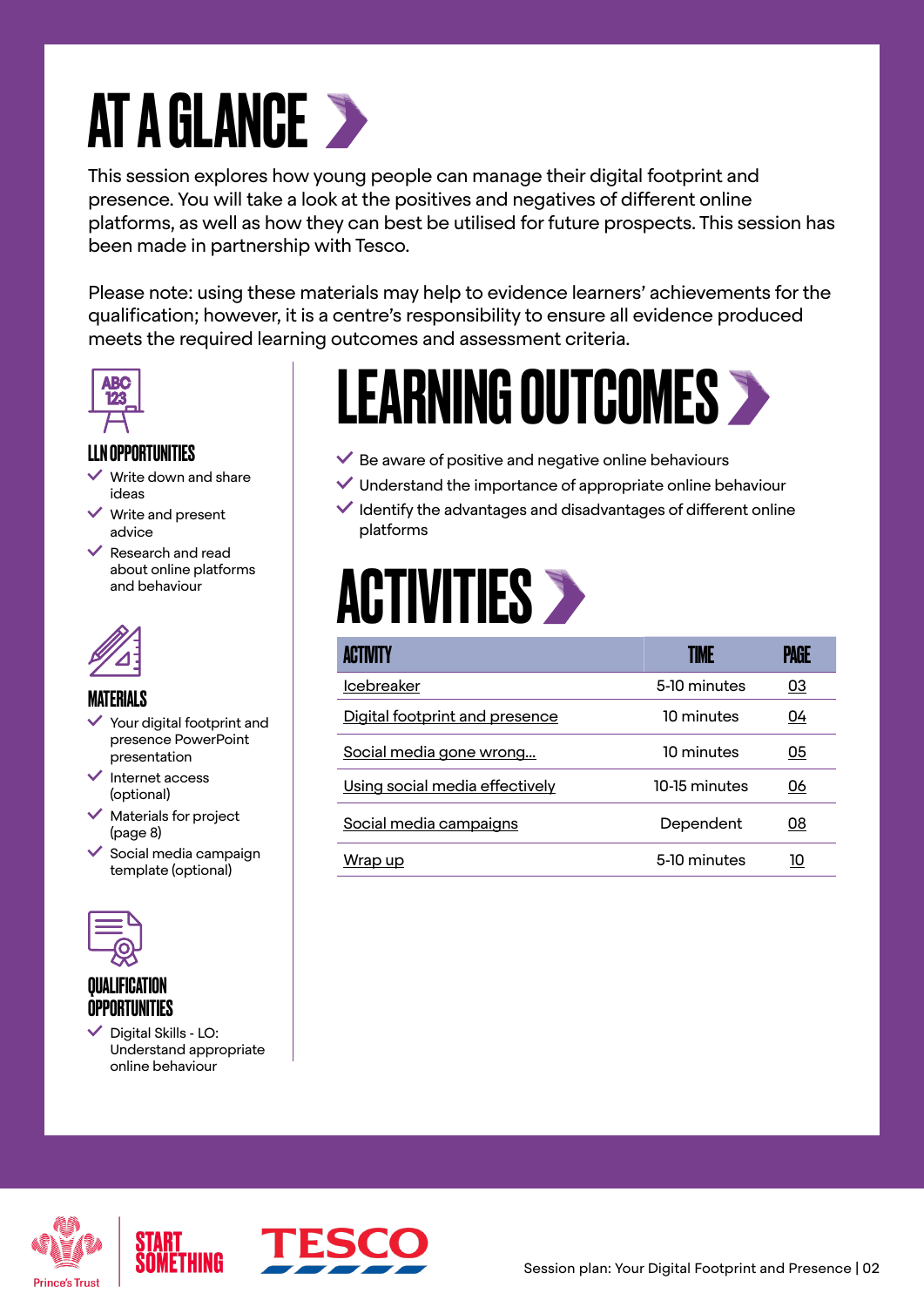### <span id="page-2-0"></span>ICEBREAKER



#### TIME REQUIRED 5-10 minutes



### MATERIALS

 Your digital footprint and presence PowerPoint presentation



### **QUALIFICATION OPPORTUNITIES**

 Positive and negative online behaviours

## **ACTIVITY STEPS >**

- 1. Explain to the learners that in this session you will explore how online behaviour can have positive and negative impacts.
- 2. Show the learners slide 2 of the supporting presentation. Ask the learners to identify the different social media platforms.

Answers (top left to bottom right):

- LinkedIn
- **Instagram**
- **Snapchat**
- **TikTok**
- 3. Ask the learners if they use any of the platforms and why they like using them. Start a discussion about each platform: are any particularly good/useful for certain purposes? Would they not use some platforms for certain uses?

Example responses:

- LinkedIn is good to network for job opportunities but not for posting personal photos
	- Snapchat is good for sharing videos and pictures with friends





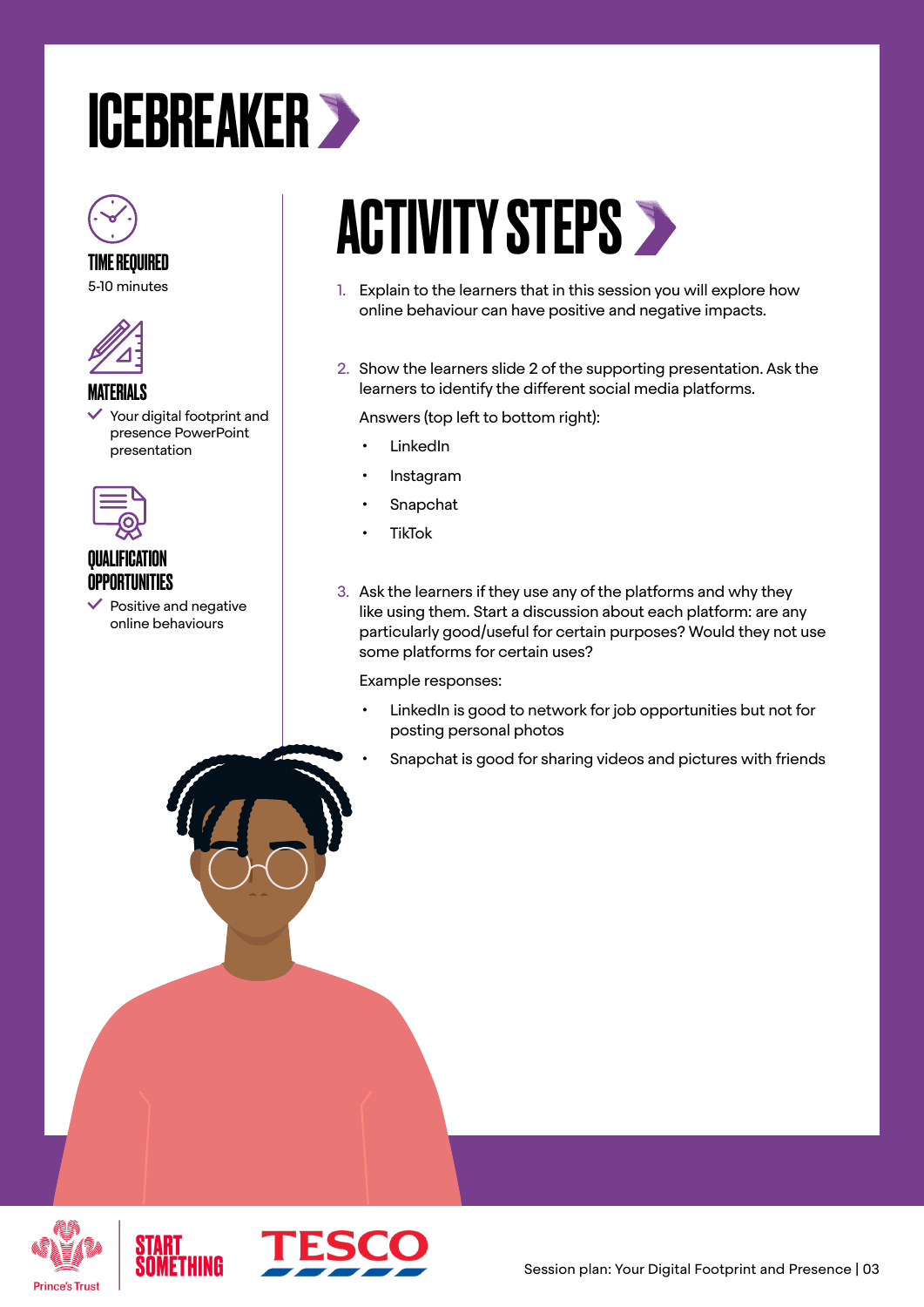## <span id="page-3-0"></span>DIGITAL FOOTPRINT AND PRESENCE >



TIME REQUIRED





### MATERIALS

 Your digital footprint and presence PowerPoint presentation



### **QUALIFICATION** OPPORTUNITIES

 The importance of maintaining appropriate online behaviour

## ACTIVITY STEPS >

- 1. Following on from the previous activity, explain that whatever you post online on any social media platform or website leaves a digital footprint and affects your digital presence.
- 2. Ask the learners to discuss in pairs what they think 'Digital footprint' and 'Digital presence' mean. Encourage them to share their ideas with the rest of the group.
- 3. Show learners the definitions on slides 3-4 of the supporting presentation. Encourage the learners to ask any questions they may have about the terms. Explain that you will be focusing on their active digital footprint and presence.
- 4. Explain to the learners that now more than ever, managing your digital footprint and presence/online reputation is really important - everyone should think twice before posting something online. Ask them why this is the case - you could do this as a whole group or pair discussion.

Suggested answers:

- Future colleges, universities or employers may look up your online profiles. If you post appropriate, positive content then this could reflect positively on you. However, if you post inappropriate or offensive content, then you may miss out on opportunities with them. This is because they may think you're not a good fit for them or you could reflect negatively on their organisation.
- People could steal and use your personal information.
- You may upset or offend someone.

### ADVISER GUIDANCE

Deliver the 'Staying safe online' session to explore e-safety further.



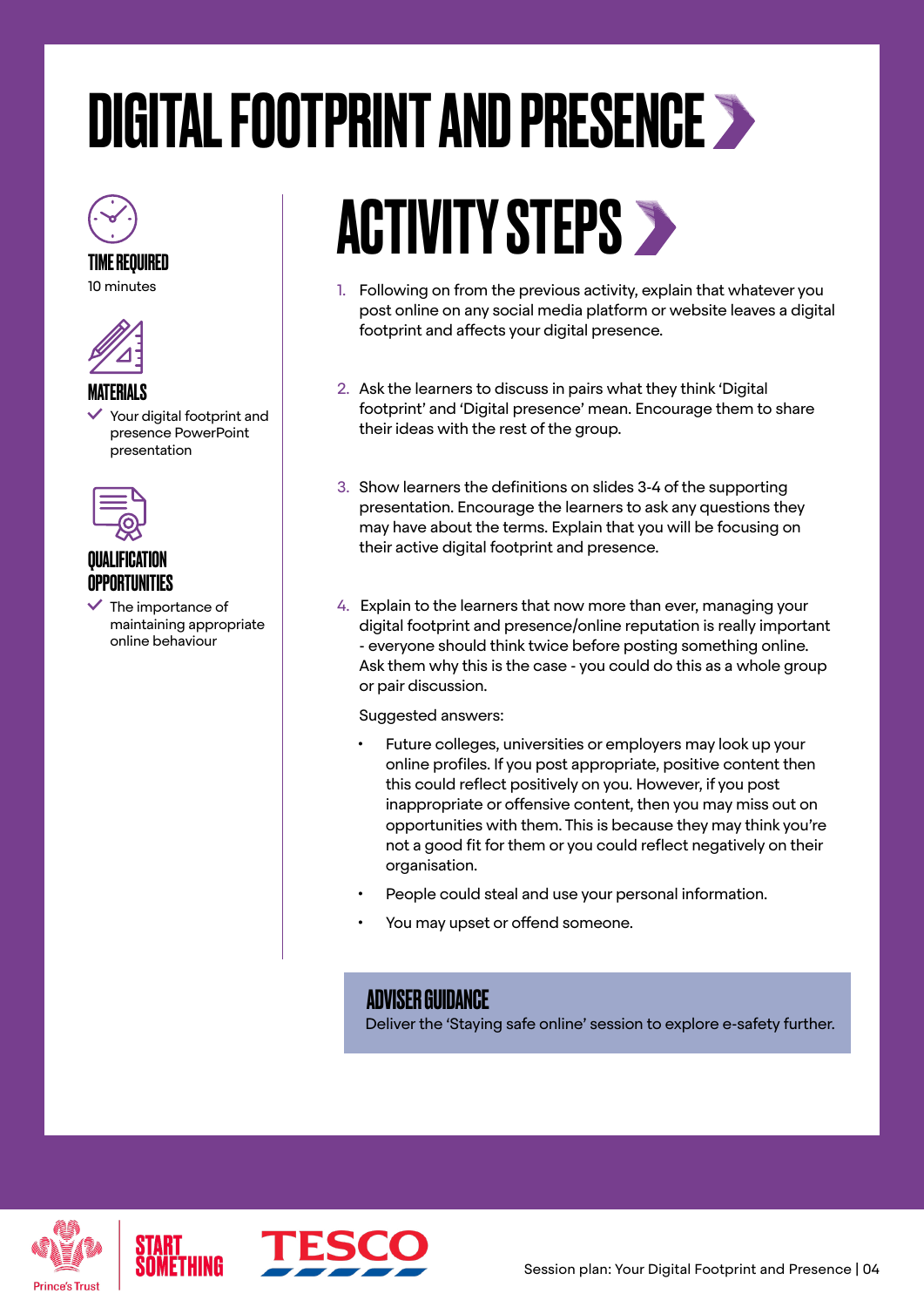## <span id="page-4-0"></span>SOCIAL MEDIA GONE WRONG...



TIME REQUIRED 10 minutes



#### **MATFRIALS**

- Your digital footprint and presence PowerPoint presentation
- Internet access (optional)
- $\vee$  Pens and paper



### QUALIFICATION OPPORTUNITIES

- $\checkmark$  The importance of maintaining appropriate online behaviour
- $\checkmark$  The impacts of inappropriate online behaviours
- $\checkmark$  Negative online behaviours

# ACTIVITY STEPS

- 1. Tell the learners that there have been many high profile examples of people's online behaviour having a negative impact on their life and/or career. Explain that with today's technology, something that is posted online, even privately, can be made public and last forever with screenshots etc.
- 2. You could share the story of Paris Brown on slide 5 of the supporting presentation. She posted offensive tweets that resurfaced after she secured a youth job with Kent police, forcing her to resign. You could play this video: [https://www.youtube.com/](https://www.youtube.com/watch?v=onc7UaALpn8) [watch?v=onc7UaALpn8](https://www.youtube.com/watch?v=onc7UaALpn8)

### ADVISER GUIDANCE

If you would like to share a different story, you could take a look at the story of Shila Iqbal being fired from Emmerdale for offensive tweets she posted as a teenager: [https://www.bbc.co.uk/news/](https://www.bbc.co.uk/news/entertainment-arts-47894279) [entertainment-arts-47894279](https://www.bbc.co.uk/news/entertainment-arts-47894279)

3. Encourage the learners to think about what can be learnt from Paris' story. In pairs, ask them to note down, in a spider diagram or list, things people should avoid doing/sharing on social media. Encourage them to share their thoughts with the rest of the group.

Suggested answers:

- Do not use offensive language
- Do not post anything discriminatory
- Make sure you have the correct privacy settings so you are not sharing anything with people you don't want to (but remember - nothing is ever guaranteed to be 100% private)
- Consider whether anything you intend to say could offend people/a group of people
- Question whether what you want to say needs to be shared on a platform that everyone can see and that could potentially last forever





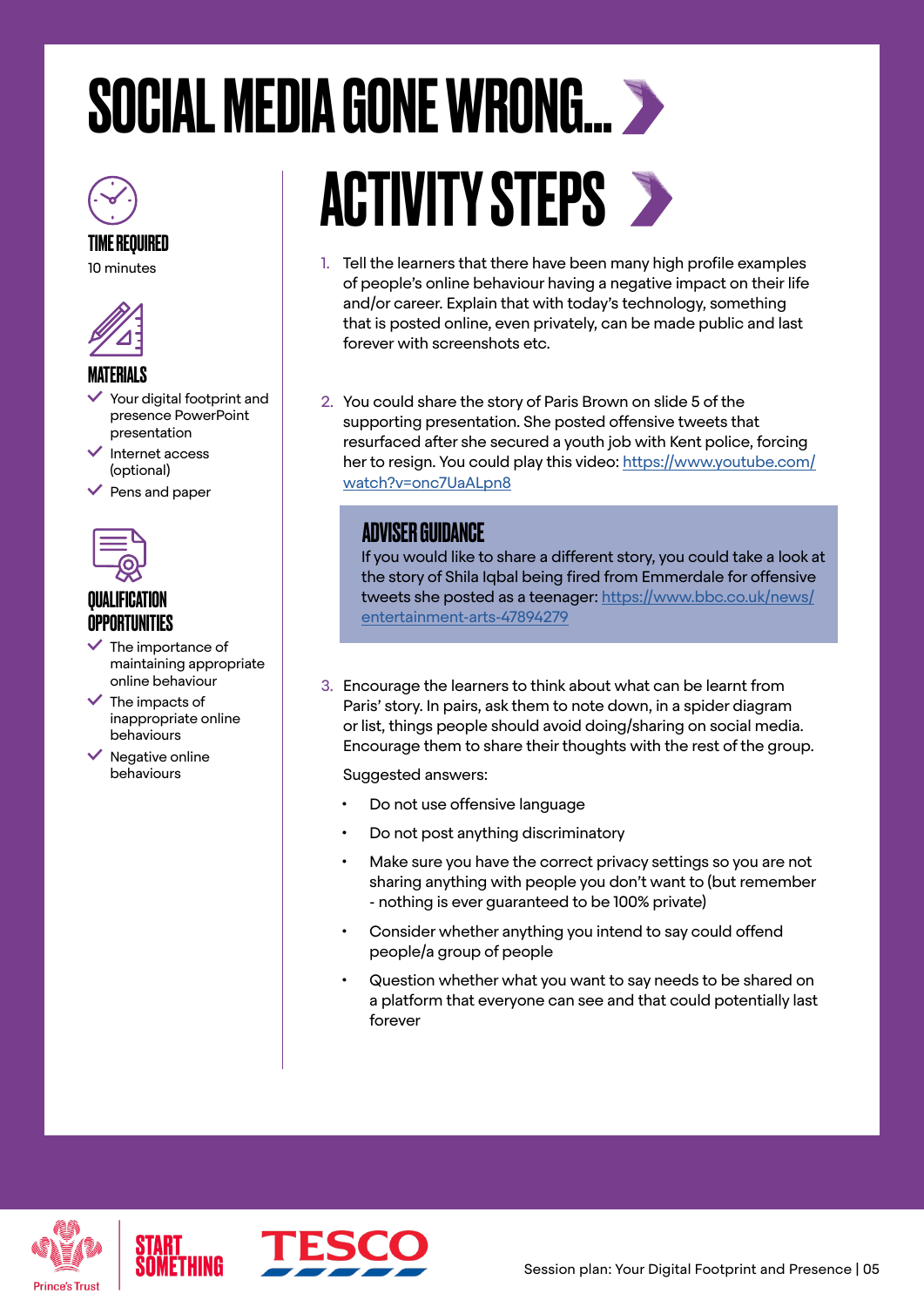## <span id="page-5-0"></span>USING SOCIAL MEDIA EFFECTIVELY >



### TIME REQUIRED

10-15 minutes



### MATERIALS

- $\checkmark$  Your digital footprint and presence PowerPoint presentation
- Pens and paper



### QUALIFICATION OPPORTUNITIES

- $\checkmark$  The importance of maintaining appropriate online behaviour
- Positive online behaviours

## ACTIVITY STEPS

- 1. Tell the learners that often the most popular stories are about how social media is a negative thing. However, if used correctly and positively it can be beneficial and have a positive impact on people's lives.
- 2. Show the learners the images on slide 6 of the supporting presentation. Tell them that they represent different social media events or campaigns that have had a positive impact. Do they recognise any of them?

Answers (left to right):

- Black out Tuesday: Blackout Tuesday was a collective action to protest against racism and police brutality. On Facebook and Instagram, users participated by posting a single photo of a black square alongside the hashtag #blackouttuesday. Businesses that participated were encouraged to not operate on that day.
- The Ice Bucket Challenge: The Ice Bucket Challenge, sometimes called the ALS Ice Bucket Challenge, involved people filming and posting the pouring of a bucket of ice water over a person's head. It promoted awareness of ALS and resulted in more than \$100 million of donations for ALS research in 30 days.
- 3. Tell the learners that it is not just communities, movements or businesses that can use social media positively. People can use their online platforms to create a positive digital presence that results in great things for them. Show them the story on slide 7 of the supporting presentation.

If you would like to learn more about this story, visit these links:

- <https://usetech4good.com/positive-digital-footprint/>
- https://twitter.com/DevanFink?ref [src=twsrc%5Egoogle%7Ctwcamp%5Eserp%7Ctwgr%5Eauthor](https://twitter.com/DevanFink?ref_src=twsrc%5Egoogle%7Ctwcamp%5Eserp%7Ctwgr%5Eauthor)



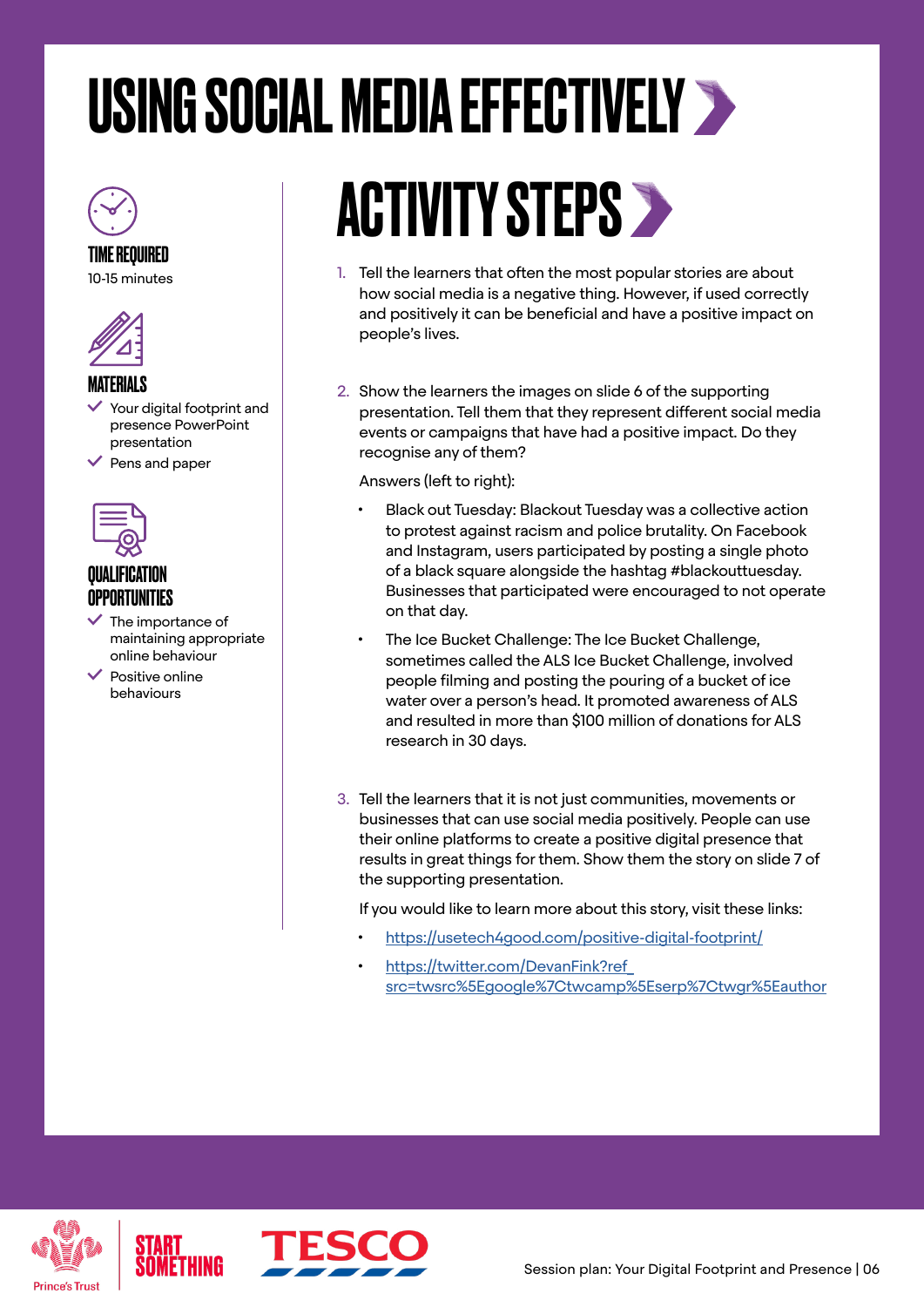4. Encourage the learners to think about what can be learnt from these different stories about positive online behaviours. Ask them to note down, in pairs, a list of tips for how to use social media effectively to have a positive digital footprint and presence. Get the learners to share their ideas with the rest of the group.

Suggested answers:

- Post about causes and events you believe in
- Share your passions with your online community
- Encourage and support others
- Career wise learn from and/or network appropriately with people in the industry (e.g. by following inspirational role models on LinkedIn)

### ADVISER GUIDANCE

 Always be aware of the ages and backgrounds of your group. Certain social media platforms have age restrictions, so do not encourage them to use them if they are underage. Also, you may want to check with parents and carers about their stance on social media, as not all will necessarily allow the young people to use it.





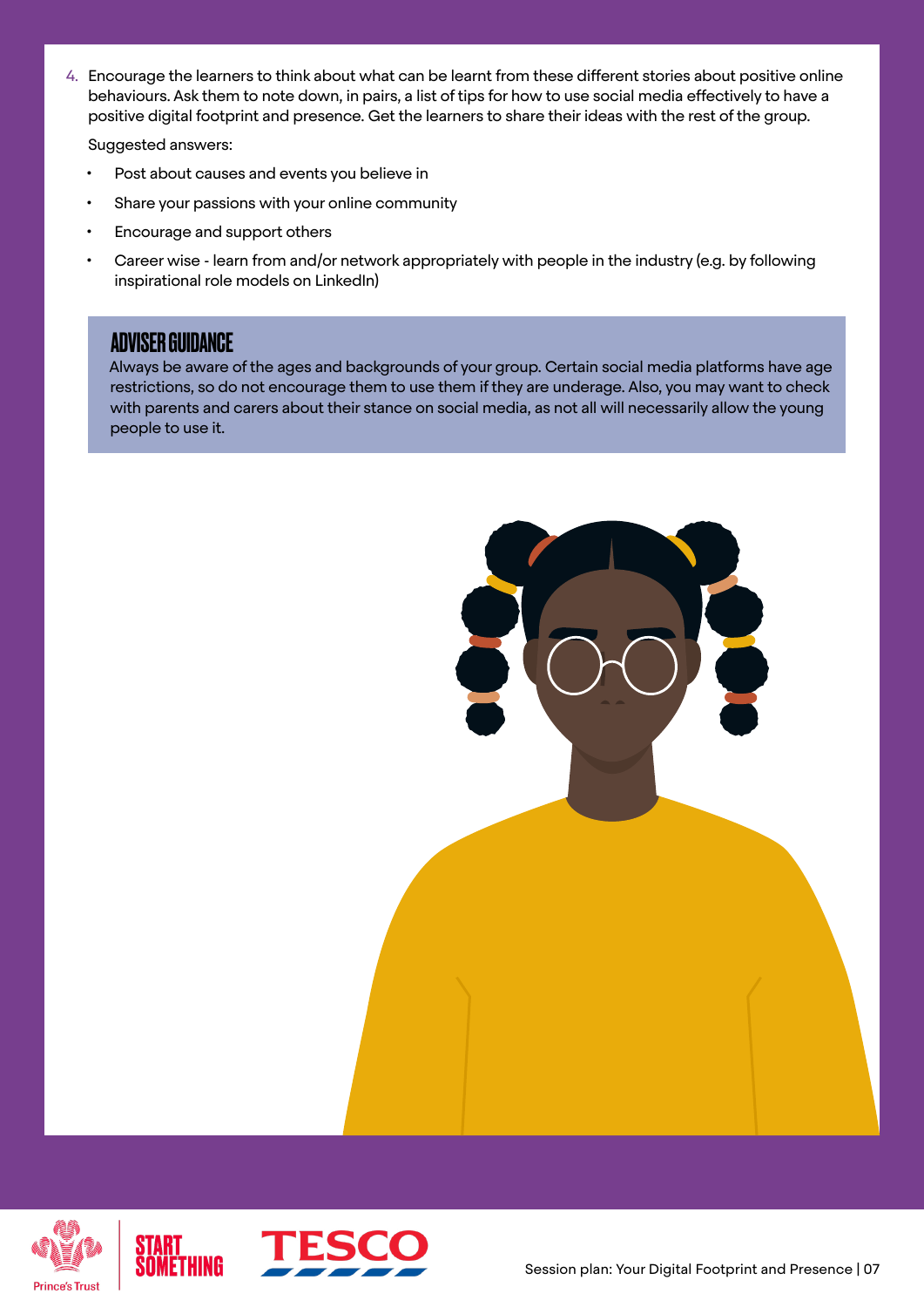## <span id="page-7-0"></span>SOCIAL MEDIA CAMPAIGNS



TIME REQUIRED Dependent



### MATERIALS

- Your digital footprint and presence PowerPoint presentation
- $\checkmark$  Social media campaign template (optional)
- $\vee$  Materials/equipment to complete activity - see step 2



### **QUALIFICATION OPPORTUNITIES**

- Positive and negative online behaviours
- $\checkmark$  The importance of maintaining appropriate online behaviour
- $\angle$  The impacts of inappropriate online behaviours

## ACTIVITY STEPS >

- 1. Put the learners into groups of 2-4. Explain that their groups are a youth charity that wants to create a social media campaign to help young people learn how to use online and social media platforms effectively.
- 2. The social media campaigns can take different forms, depending on the resources available to you and the preferences of the learners, however they all need to address the points below.

The points and formats are also listed on slide 8 of the supporting presentation.

### POINTS TO INCLUDE:

- 2 advantages and 2 disadvantages of 2 online/social media platforms, e.g. 2 advantages and 2 advantages of using LinkedIn and 2 advantages and 2 disadvantages of using Instagram
- Examples of positive and negative online behaviours
- Why it's important to behave appropriately online/what the impacts may be if you behave negatively/inappropriately online

### DIFFERENT FORMATS:

- Short video 'stories' that address each point. This could be young people talking and/or moving text and images. Please ensure you have parental/carer consent before filming.
- Different posts with images, text and/or captions that address each point. They could choose the format of a social media platform to create a template (e.g. Twitter or Instagram), or they could use the template provided. This could be done on a computer or on paper, depending on your available resources.
- 3. Learners should be able to use the information discussed in this session and their notes to help them complete this activity. However, you may also want to allow them time to do further research online, if possible.



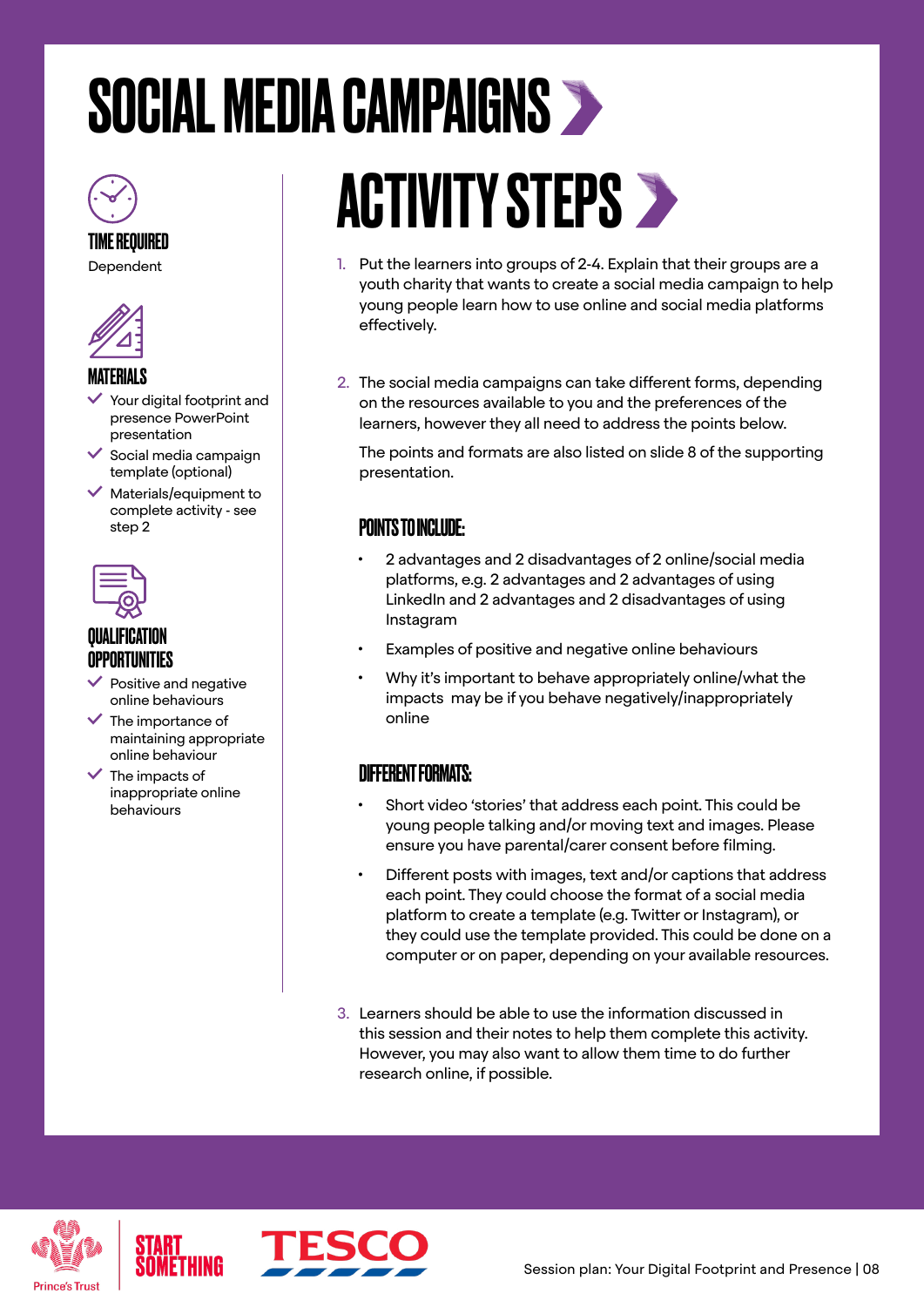- 4. Give the learners as much time as you think suitable to complete this activity. Circulate between the different groups whilst they complete their work to ensure they are on the right track and feel supported.
- 5. When the groups have finished creating their campaigns, you could get them to present them to the rest of the group. Encourage the other learners to tell each group what they liked about their social media campaigns and ask any questions they have about it.

### ADVISER GUIDANCE

 If your learners are working towards the qualification, ensure that they can clearly evidence their role in any group work they complete.